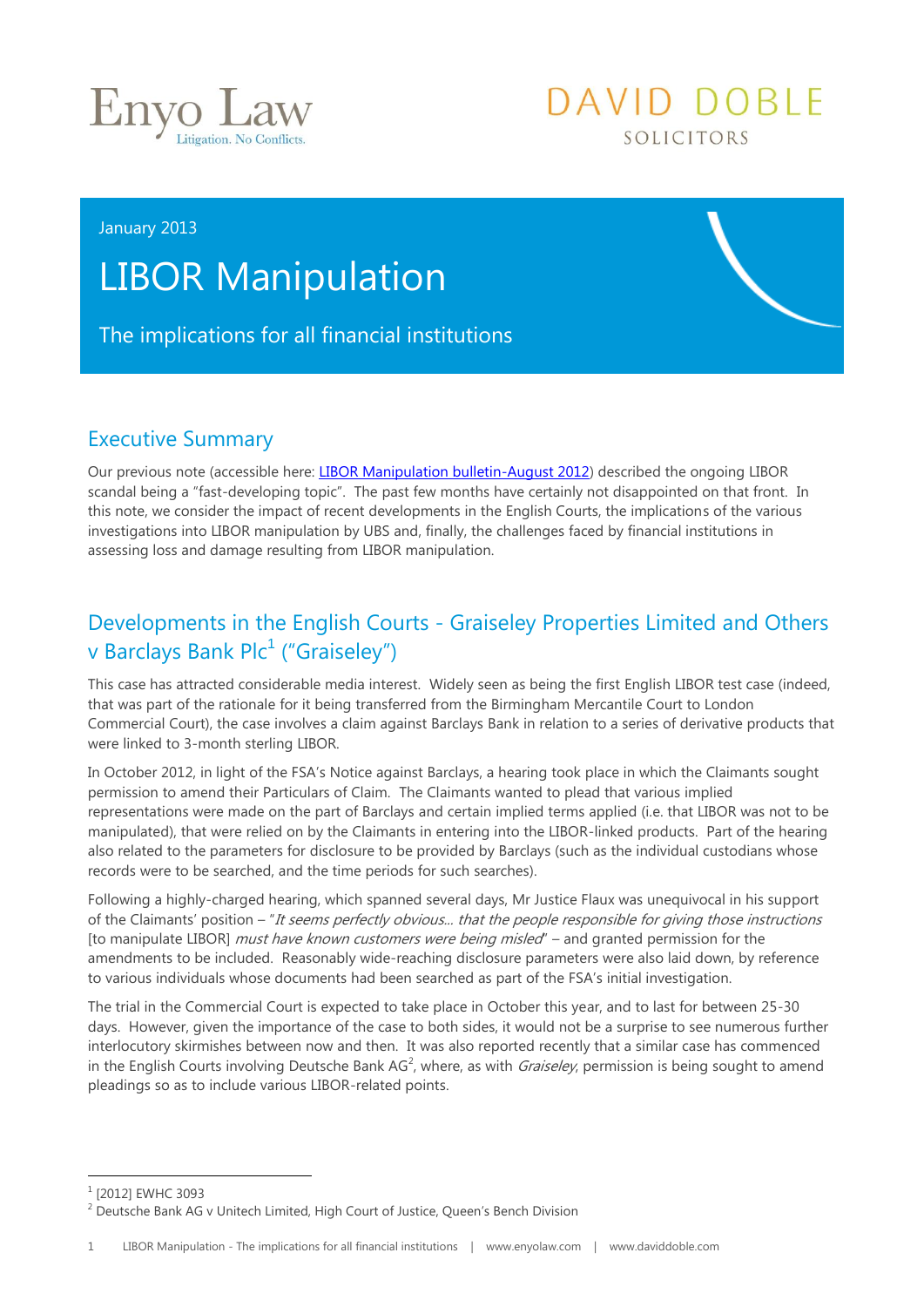#### UBS AG

On 19 December 2012 the UK's Financial Services Authority ("FSA") published its findings in relation to UBS. The main headline was the record £160 million fine imposed on UBS (albeit the FSA confirmed that a £200 million fine would have been imposed had UBS not agreed to settle at an early stage, thereby triggering a 20 per cent. reduction in the fine). This dwarfed the £59.5 million fine imposed on Barclays (which was subject to a 30 per cent. early settlement reduction). The FSA made clear that the reason for the increased fine was because "UBS's misconduct [was] considerably more serious than Barclays' because it was more widespread within the firm, being exacerbated by the control failings..." On the same date, UBS disclosed that it has been fined a total of US\$1.2 billion by the Department of Justice and the Commodity Futures Trading Commission in the US and CHF59 million by the Swiss Financial Market Supervisory Authority.

The FSA found that in the 5 years between January 2005 and December 2010 nearly 1,000 internal requests were made for submissions that would benefit UBS' trading positions. A similar number of requests were made to 11 interdealer brokers – one trader going so far so as to suggest false bids be made so as to skew market perceptions favourably. Another UBS trader colluded with individuals at other panel banks in a bid to influence JPY LIBOR submissions and (entirely corrupt) payments were made to reward brokers for their co-operation. The FSA described "a culture where the manipulation of LIBOR and EURIBOR setting process was pervasive. The manipulation was conducted openly and was considered to be a normal and acceptable practice by a large pool of individuals". Tom Hayes, a former UBS trader, was arrested in December 2012 following a Serious Fraud Office investigation. In this context, it is notable that, according to the Wheatley Report (referred to below) JPY LIBOR is used as the reference rate in some 27 per cent. of all interest rate swaps and floating rate notes, with 6 month JPY LIBOR referenced in some 23.5 per cent. of such transactions.

#### How do the above developments impact upon a potential claim?

The decision in *Graiseley* clearly paves the way for existing claims to be amended, and for new claims to be pleaded on a broader basis than they previously might have been, with potential claimants having some comfort from the decision in *Graiseley* that the defendant bank is likely to face an uphill struggle should it seek to strike out certain elements of the claim. From a disclosure perspective, *Graiseley* would also suggest that there is little traction in the banks arguing that the disclosure they have previously provided to regulators does not fall to be disclosed.

The FSA's findings in relation to UBS – specifically, the collusion between various brokers and (potentially) other submitting banks - would potentially make an unlawful act conspiracy claim available thereby increasing the list of potential defendants, albeit that such a claim would, on the face of it, appear to be confined to claims in relation to the JPY LIBOR at present.

Despite the increased fine it received, it does appear that attributing knowledge of the practice to the top-level executives at UBS may be more difficult than with Barclays, where Bob Diamond (former Chief Executive) and Jerry Del Missier (former Chief Operating Officer) were both found to have had a knowledge of the attempted manipulation. Nonetheless, the FSA's scathing comments regarding a "*culture of manipulation*" and the sheer volume of lower level employees being aware of and/or involved in the practice may well provide an alternative route to the same conclusion.

### Assessing loss and damage resulting from LIBOR manipulation

A report commissioned by the UK government and published in September 2012 *(The Wheatley Review of LIBOR)*  estimated the size of the LIBOR-benchmarked market globally as being in the region of US\$300 trillion – as shown in Table 1.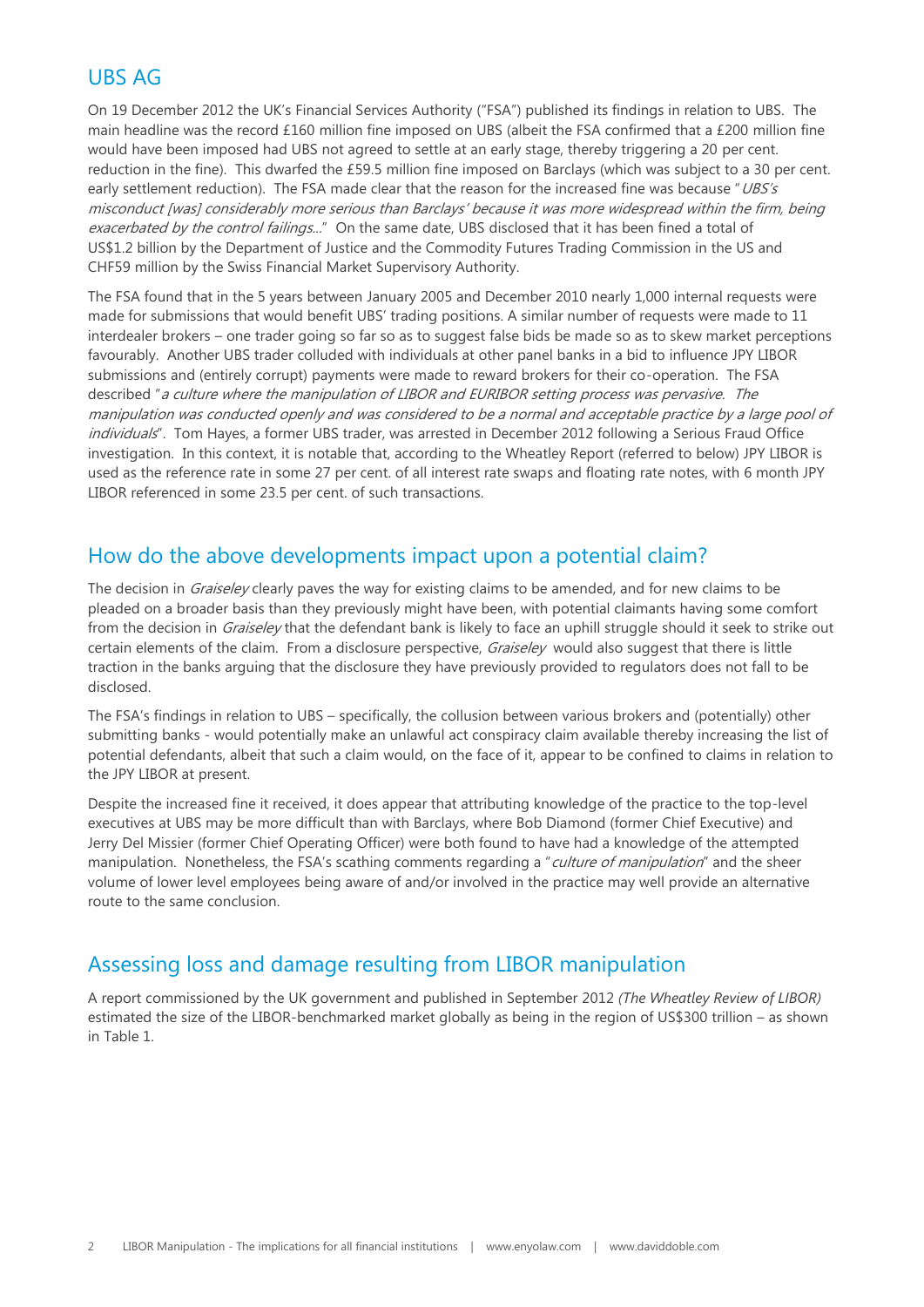#### **Table 1 - Use of LIBOR in Financial Contracts**

| Instrument/Application                                                                                      | Estimated value of contracts<br>with LIBOR as benchmark |
|-------------------------------------------------------------------------------------------------------------|---------------------------------------------------------|
| Syndicated Loans                                                                                            | $\sim$ \$10 trillion <sup>(a)</sup>                     |
| <b>Floating Rate Notes</b>                                                                                  | $\sim$ \$3 trillion <sup>(b)</sup>                      |
| <b>Interest Rate Swaps</b>                                                                                  | $$165^{(c)} - $230 \text{ trillion}^{(d)}$$             |
| Exchange-traded Interest Rate Futures<br>and Options                                                        | \$30 trillion $(d)$                                     |
| Forward Rate Agreements                                                                                     | $$25(d) - $30$ trillion <sup>(e)</sup>                  |
| Total                                                                                                       | $\sim$ \$300 trillion                                   |
| Note: Assumption that 50 per cent of contracts reference LIBOR; this list is not<br>exhaustive.             |                                                         |
| Sources: (a) Oliver Wyman; (b) Dealogic; (c) DTCC; (d) Bank for International<br>Settlements; (e) Trioptima |                                                         |

By far the largest section of this market is made up of interest rate swaps. Other classes of financial contract, that might be said to have greater market transparency (such as syndicated loans and floating rate securities), are of far lesser order of magnitude. The cashflows in a typical "plain vanilla" interest rate swap are shown in Table 2 below.

Table 2 demonstrates the way in which LIBOR manipulation, on any rate reset date within the interest rate swap, can serve to decrease the amount payable to the counterparty by a variable amount – depending on the notional amount of the swap and the extent of the effectiveness of the manipulation. There may be a reverse effect where LIBOR is manipulated upwards and in transactions where the counterparty to the Rate Manipulating Bank is the floating rate *payer*.

Moreover, the effect of successful manipulation can be magnified to a very large extent in cases where a trigger mechanism is included in the swap or other derivative. For example, in Table 2, the effect of LIBOR manipulation may be perpetuated throughout the term of the contract if LIBOR falls below, or rises above, a pre-determined level, which (pursuant to the relevant contract) crystallises a different set of cashflows throughout the remainder of the term.



LIBOR manipulation will have affected a wide range of institutions, whether they were counterparties to interest rate swaps during the relevant period or otherwise exposed to LIBOR movements through holdings of floating rate securities (which would include most securitisations, CDOs, credit-linked notes, etc.) or other types of derivatives,